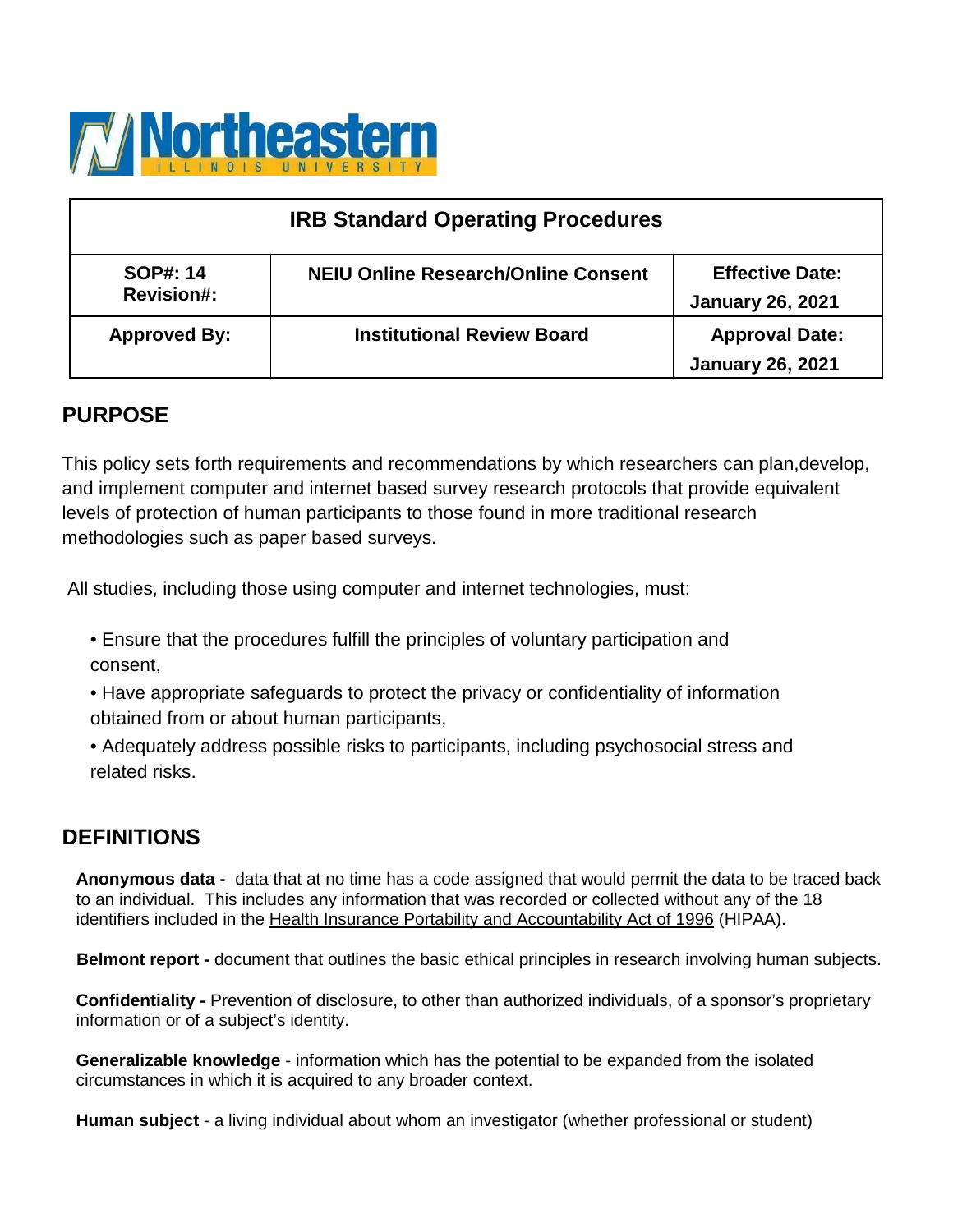conducting research: (i) Obtains information or biospecimens through intervention or interaction with the individual, and uses, studies, or analyzes the information or biospecimens; or (ii) Obtains, uses, studies, analyzes, or generates identifiable private information.

**Identifiable private information** - private information for which the identity of the subject is or may readily be ascertained by the investigator or associated with the information.

**Informed consent -** an agreement by an individual who is competent and of legal age to participate in research. Consent is typically obtained by written signature. For web-based research, consent can be obtained by requiring participants to respond to a survey question affirming their consent to participate.

**Internet data collection -** Internet-based data collection methods that can range from the use of existing data and observations to interventions and survey/interview procedures.

**IRB** - an institutional review board established in accord with and for the purposes expressed in the federal regulations for the protection of human research subjects.

**Minimal risk -** the probability and magnitude of harm or discomfort anticipated in the research are not greater in and of themselves than those ordinarily encountered in daily life or during the performance of routine physical or psychological examinations or tests.

**Blog -** A website used as a journal; can be personal or professional in nature.

**Chatroom -** An online location where individuals can come together to have text-based chat discussions that occur in real time.

**Cloud computing -** Distant storage or data management servers typically owned and operated by a third party.

**Confidentiality -** Pertains to the treatment of information that an individual has disclosed in a relationship of trust, and with the expectation that it will not be divulged without permission to others in ways that are inconsistent with the understanding of the original disclosure.

**Cookie -** A text file placed on a user's computer by a website or web server. Often used to keep track of individuals as they navigate a site, and more broadly, the web.

**Encryption software -** A piece of software that is used to obfuscate information to all of those who do not have the means to decrypt the information.

**Internet Protocol (IP) address -** A numeric address assigned to every computer that connects to a network, or more commonly, the Internet.

**IRC -** Internet Relay Chat, a protocol used for hosting and participating in chat rooms. Lurking: A behavior specific to online communities, wherein an individual remains silent,

observes, and does not participate in the community.

 **Online persona -** An online character or avatar used by an individual.

**Online survey -** Any tool used to collect responses to survey questions via the Internet.

**Privacy -** Control over the extent, timing, and circumstances of sharing oneself (physically, behaviorally, or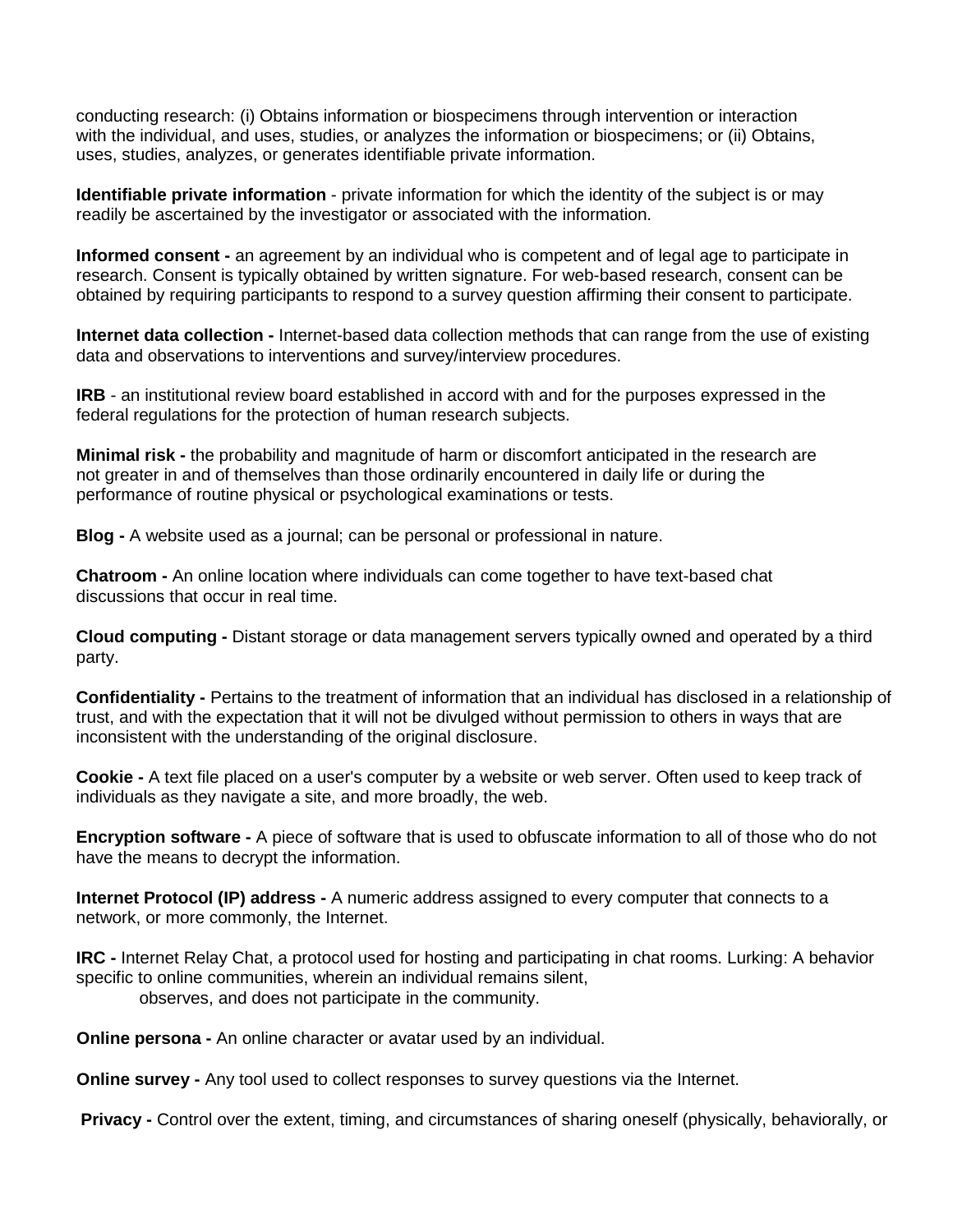intellectually) with others.

**Publicly available -** The general public can obtain the data.

**Waiver of consent - A waiver of consent relieves a person or organization required to obtain consent form actually getting that consent. The PIs are required to follow appropriate procedures for requesting a waiver of consent.** 

# **POLICY**

Internet data collection via email, list servs, apps, electronic bulletin boards, text messaging, virtual chats, and web surveys falls under the purview of the Institutional Review Board. Researchers must adhere to the same ethical principles protecting human subjects as mandated in more traditional research situations. These principles are: Respect for Persons, Beneficence, and Justice as are described in the Belmont Report. These ethical principles are reflected in procedures that seek and obtain informed consent, protect privacy of participants, maintain confidentiality of data, minimize risks and prevent coercion.

The IRB will review the use of internet-based research activities including subject recruitment and consent to ensure that:

- Risks such as violation of privacy, legal risks, and psychosocial stress are minimized
- Subjects' participation is voluntary
- Informed consent requirements are met
- Information obtained from or about human subjects is kept confidential

In general, the Internet is an insecure medium as data in transit may be vulnerable. The potential source of risk is harm resulting from a breach of confidentiality. This risk is heightened if the research involves data that places subjects at risk of criminal or civil liability or could damage their financial standing, employability, insurability, reputation or could be stigmatizing.

In general, email to inform and recruit participants is acceptable but should be avoided for the transmission of confidential data, unless encrypted. The IRB requires Investigators to follow the procedures outlined below to ensure the adequate protection of research participants and guarantee the validity of the data collected. These procedures will assist Investigators to plan and implement internet-based research studies while providing the same level of protection as human subjects involved in more traditional research studies.

Depending on the risk level and the specific circumstances of the study, the IRB may elect to require researchers to provide an alternative means of collecting data. In addition, the IRB may elect to require additional protections, such as technical separation of identifiers, data, consent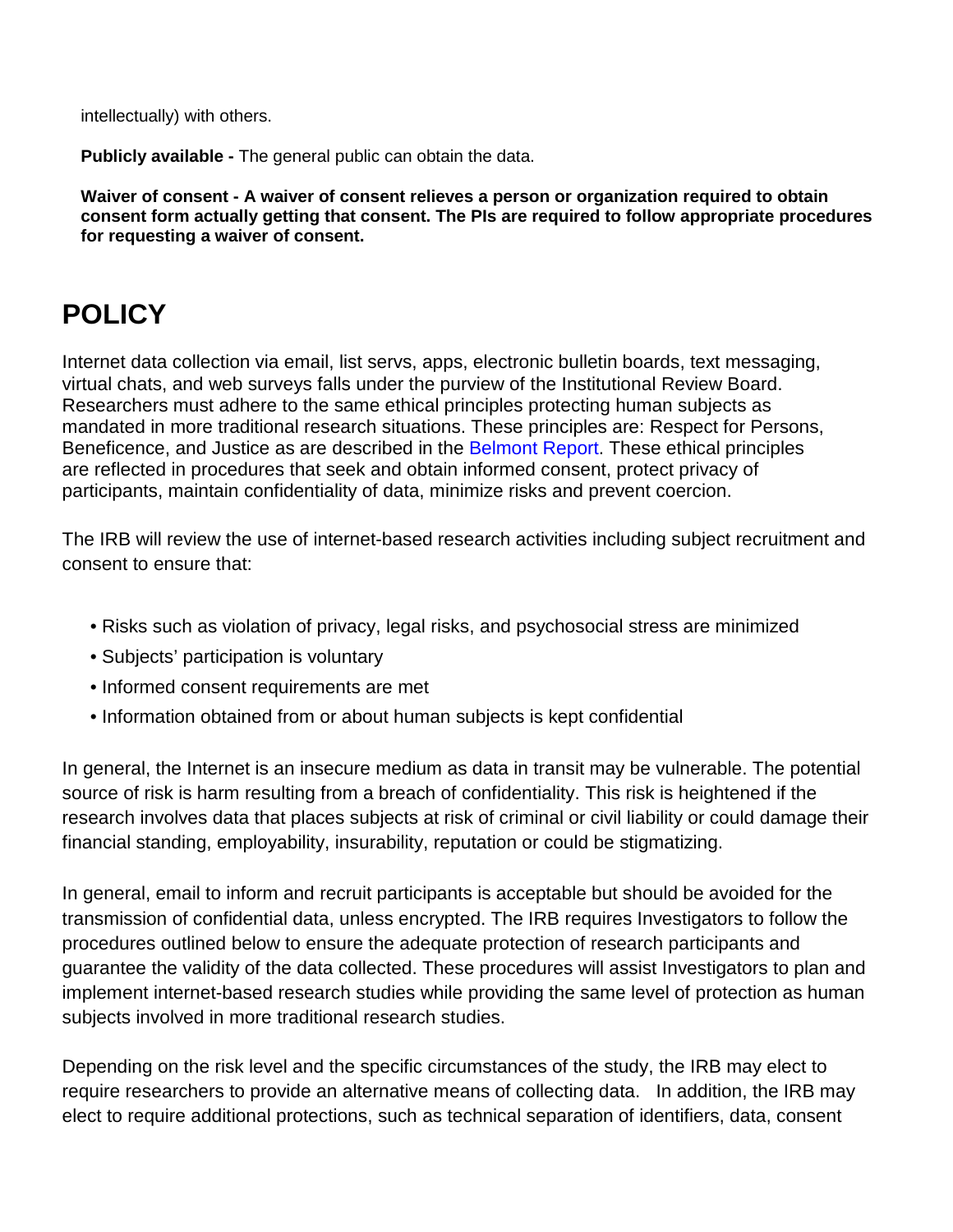forms and follow-up contact information, or a higher level of encryption.

# **RESPONSIBILITIES**

Execution of SOP: Researchers, IRB

## **Informed Consent Process**

Internet based surveys need to initially present an IRB approved consent form on which participants would either choose "I agree" or "I do not agree" buttons thus indicating their active choice of whether or not they consent to participate. Should participants not want to participate by choosing the "I do not agree" button, the researcher should immediately direct the participant to a next and final screen that thanks the participant for their consideration and ends the involvement in the study. Should the participants want to participate by choosing the "I agree" button and the data collected is anonymous, the researcher should immediately direct the participant to a next and separate screen from the consent form that will begin the data collection. For online studies with consent forms that require a participant to type their name, the consent form and data collection will be housed separately.

For surveys sent to and returned by participants via email, investigators should include an IRB approved consent form and inform participants that submitting the completed survey indicates their consent. Participants must be informed that, due to unintentional breaches of the data, this method of data collection cannot ensure anonymity.

For surveys sent to and returned by participants via email without a signature, investigators must include a consent document and inform participants that submitting the completed survey indicates their consent. This constitutes unsigned consent. In order to utilize this consent procedure, the investigator must request a waiver of documented consent.

Researchers conducting any form of web-based research convey that they will endeavor to provide confidentiality or anonymity but should be careful not to make guarantees of confidentiality or anonymity, as the security of online transmissions cannot be guaranteed.

Researchers should instruct subjects to close their browser window after participation and suggest that they clear their cache to protect their confidentiality, especially if the participant uses a shared computer.

After receiving consent from each participant in an online synchronous or asynchronous discussion board between two or more individuals, and when research includes observing a chat room that is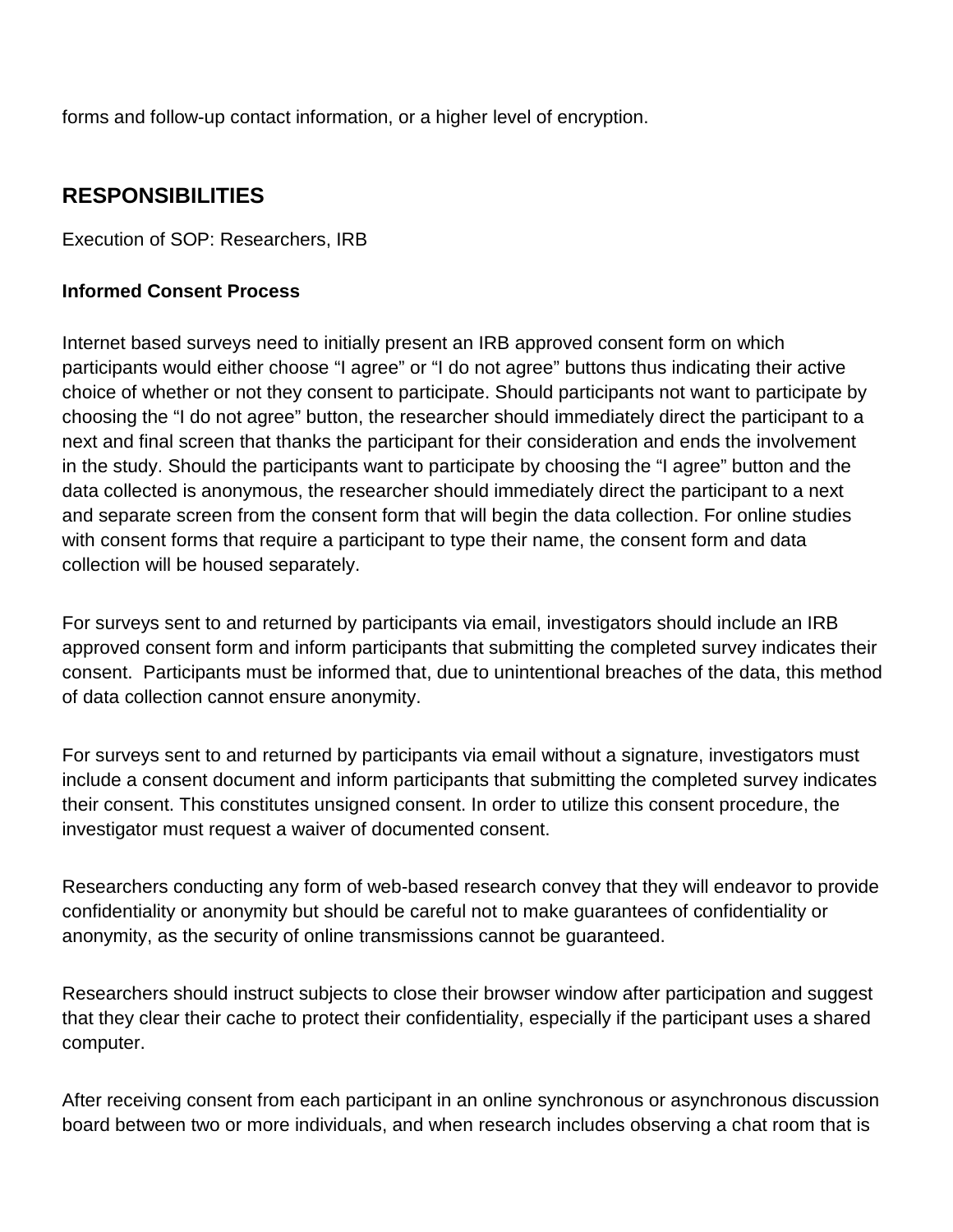not open to the public, researchers must inform participants that observation is taking place, and that any information exchanged may be used for research purposes. Researchers remain vigilant to remove any unintended individual joining the established group after the researcher has gained consent.

Online consent may not be suitable for high risk studies where the research involves data that places participants at risk of criminal or civil liability, or could damage their financial standing, employability, insurability, reputation, or could be stigmatizing. Thus, researchers may be required to gather consent through direct contact with participants (i.e., not online).

NOTE: Research is subject to the Children's Online Privacy Protection Act. Therefore, researchers are prohibited from collecting personal information from a child without posting notices about how the information will be used and without getting verifiable, written parental permission. For minimal risk research, both assent forms from the child participant and consent forms from the parent or guardian must be secured before any data can be collected. If the research is more than minimal risk, the scope, child participation and potential risks of the study must be discussed virtually with the parent or guardian before assent and consent forms are secured and any data can be collected.

For research that excludes minor participants, in order to authenticate that the participant is not a minor posing as an adult, the IRB may ask the researcher to describe the procedures to be employed to authenticate that the participants are adults. Some options are using internet monitoring software or using adult check systems that can screen out minors.

## **Use of Internet for Subject Recruitment**

The IRB must review and approve all materials to be posted on the Internet (e.g. through a website, a banner advertisement, or an email solicitation). Computer- and Internet-based procedures for advertising and recruiting potential study participants (e.g., internet advertising, e-mail solicitation, banner ads) must follow the IRB guidelines for recruitment that apply to any traditional media (e.g., newspapers and flyers). Investigators requesting to recruit through NEIU's mass email system must follow the appropriate NEIU policies and procedures for review and approval in addition to obtaining IRB approval for the recruitment procedure and message content.

Collecting data over the Internet can increase potential risks to confidentiality because of the frequent involvement of third party sites and the risk of third party interception when transmitting data across a network. For example, when using a third party website to administer surveys, the website might store collected data on backups or server logs beyond the timeframe of the research project. In addition, third party sites may have their own security measures that do not match those of the investigators'. Participants should be informed of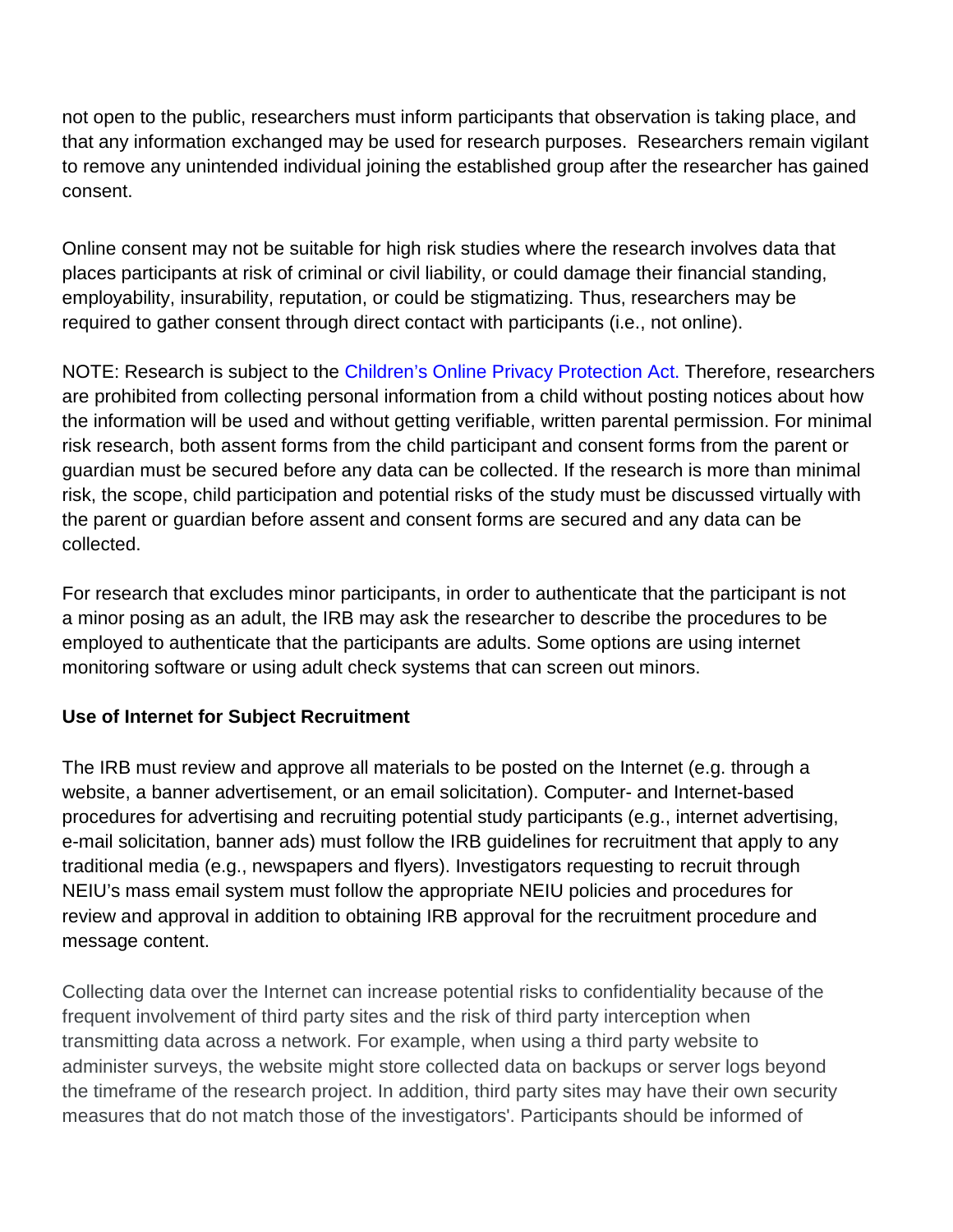these potential risks in the informed consent document. For example:

i. "Although every reasonable effort has been taken, confidentiality during actual Internet communication procedures cannot be guaranteed."

ii. "Your confidentiality will be kept to the degree permitted by the technology being used. No guarantees can be made regarding the interception of data sent via the Internet by any third parties" (Pennsylvania State University).

iii. "Data may exist on backups or server logs beyond the timeframe of this research project."

### **IRB Requirements**

The IRB must review all research activities involving the use of the Internet with the same considerations and standards for approval of research (45 CFR 46.111), for informed consent, and voluntary participation as all other research activities. The IRB must evaluate the appropriateness of the informed consent process. The IRB must take into consideration data collection and security. The IRB review must include a consideration for the delineation of boundaries (i.e., would the participant consider the access private or public space of the internet). The IRB must consider all additional requirements for the approval of research that involves a vulnerable population as all other studies recruiting those populations. As there is no standard for identifying distressed participants online, the IRB must take into consideration potential participant experiences (the sensitive nature of the research) that may be distressing when evaluating the risk/benefit ratio.

### **Data Collection/Storage:**

Data collected from human subjects over computer networks should be transmitted in encrypted format. All databases storing identifiable information or data must be protected regardless of the source creating the data (e.g., encryption of the database, de- identifying the database). In general, personal identifiers such as Social Security Numbers, hospital or clinical patient numbers, or other information which might identify research subjects should be eliminated from research data or completely encrypted. Researchers might find it most practical to assign research subjects random or generated serial numbers; a map or table correlating these research IDs to personally identifying data could be maintained in a separate file or table which is stored more securely and only accessed as needed.

It is recommended that data backups be stored in a safe location; this could simply be locked storage in a private office, but a secure data room that is environmentally controlled and has limited access is desirable. It is recommended that either the researcher or the computer system administrator destroy unneeded copies or backups to ensure that no data can be recovered from obsolete electronic media.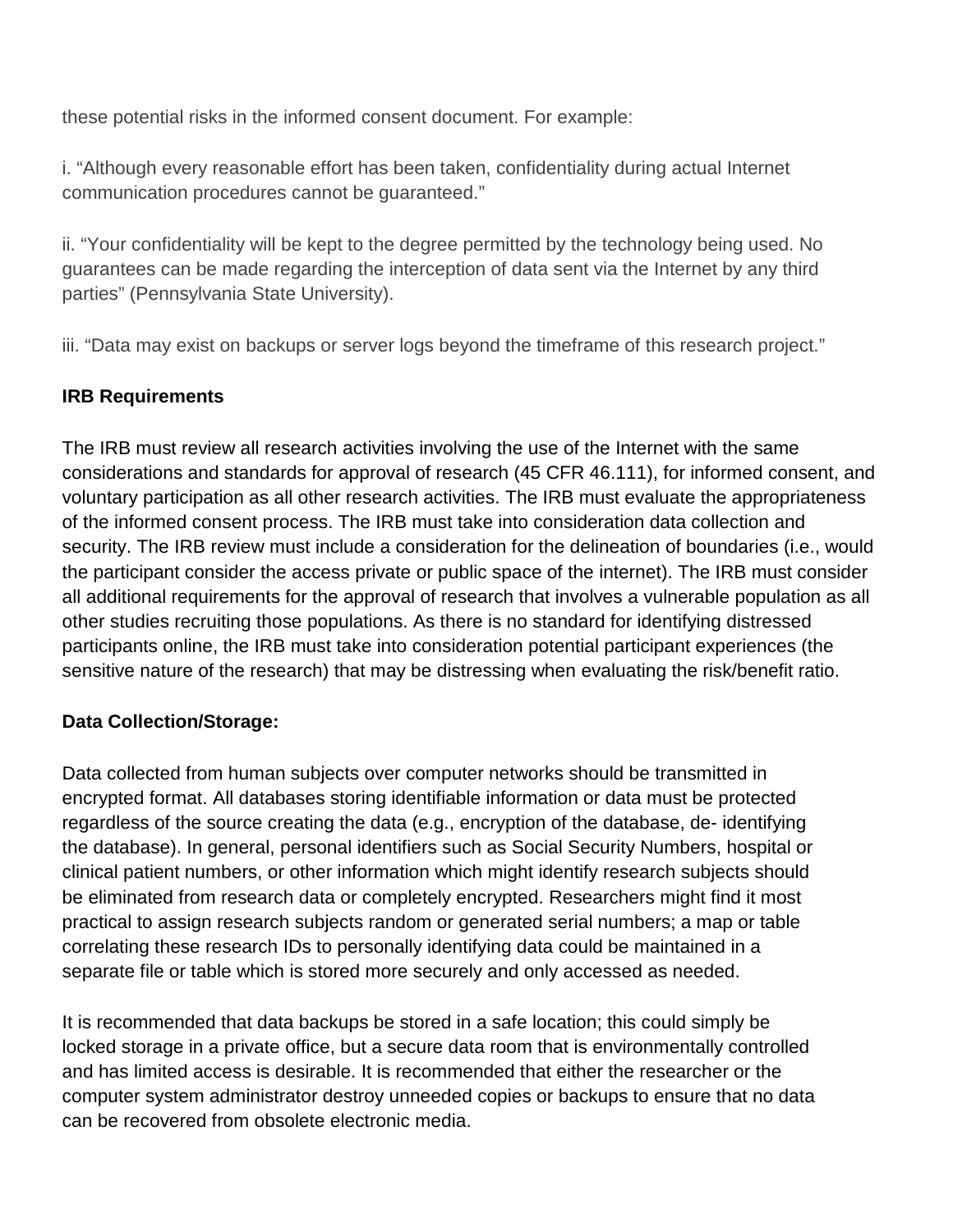If the data are stored on a server system, the researcher should determine not only what procedures are followed to back-up the data, but what provisions are in place to protect the backup media against inappropriate access and how long backups are maintained. Special provisions may need to be made so that confidential research data do not reside on backup media unknown to the researcher. Competent data destruction services should be used to ensure that no data can be recovered from obsolete electronic media. Researchers must have a written plan to dispose of old data on a consistent basis. This includes but is not limited to the overwriting or physical destruction of storage media e.g. hard drives, flash drives, tape cartridges, CD/DVD-ROM media before it is removed from the researcher's premises.

Researchers must provide a written schedule for when data will be removed from production and backup sites (Examples: upon termination of research, within 30 days of research termination, within one year of research termination, etc.). The IRB must approve the method and procedures for data collection and security.

NOTE: When posting a survey online, researchers will utilize third party distributors that have been approved by the IRB (e.g., Qualtrics, Survey Monkey, Zoomerang, etc.).

## **Survey Software Checklist**

When using encryption software to handle sensitive information sent to and from websites, researchers should consider the following:

- Are there controls in place to prevent a respondent from accidentally entering survey data via the http protocol instead of the https protocol (i.e. Does the server display an error message or automatically reroute the respondent to an https page)?
- When accessing their data in the database via a username and password, researchers should ensure that survey data contained in the database(s) cannot be improperly accessed or information cannot be disclosed to parties other than authorized researchers.
- Are the servers that contain the research data located in a data center, with physical security controls and environmental controls?
	- Is there a finite time period in which a deleted dataset can still be retrieved?
	- What is that time period?
	- Is the respondent's IP address masked from the researcher? If collected, please explain what is done with the information.
	- Do other third parties have access to IP addresses?
	- Are there any circumstances where respondent identifiers and their survey responses would be released to third parties?